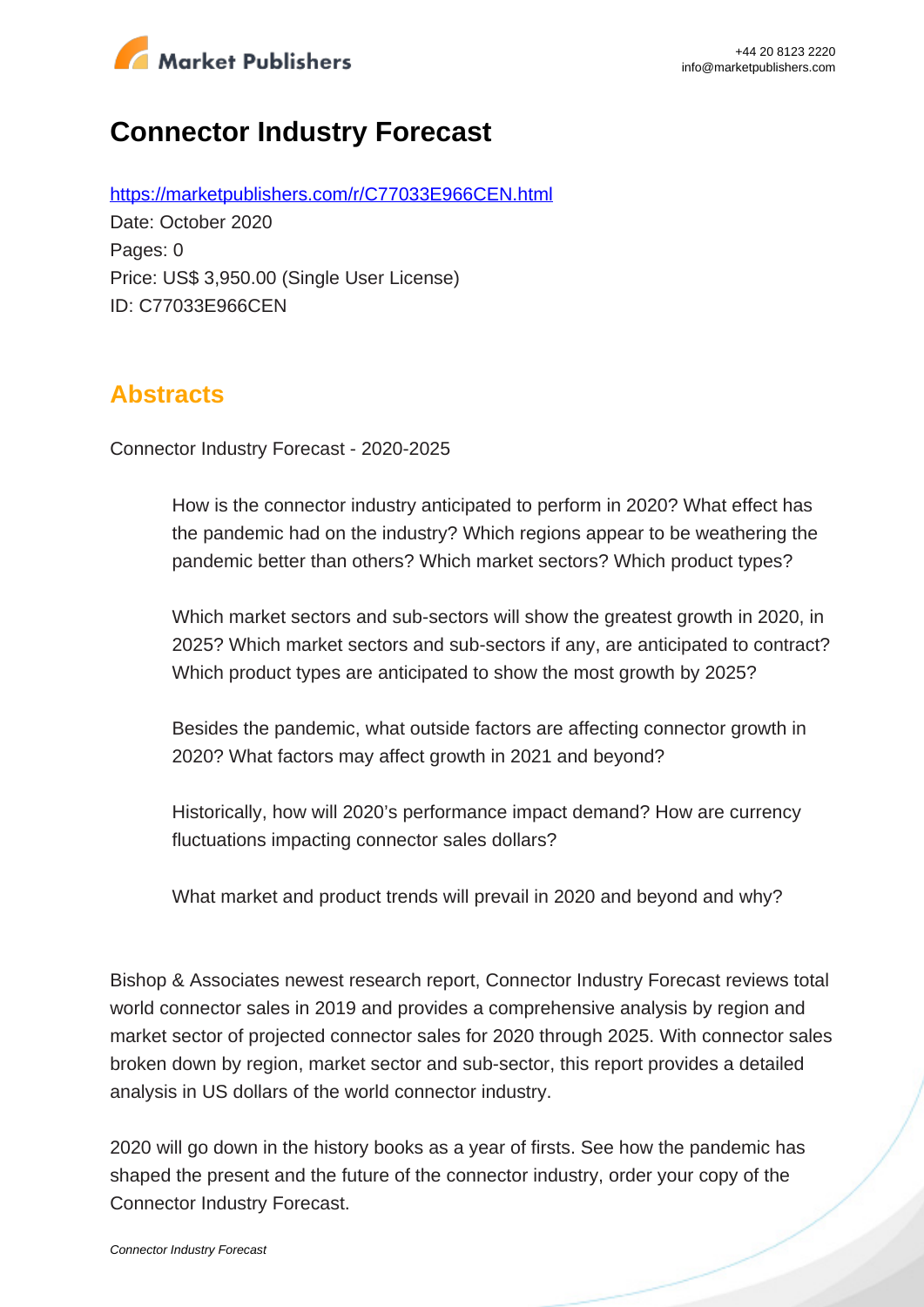

## **Contents**

#### **CHAPTER 1 – 2020 – A YEAR OF "FIRSTS" FOR MANY OF US!**

Economic Impact of COVID-19 on Connectors 2001-2002: Dotcom Bubble and September 11th Attacks 2001-2002-2003 Year-Over-Year Change in Sales by Quarter 2008-2009: Financial/Housing Crisis and H1N1 2008-2009-2010 Year-Over-Year Change in Sales by Quarter Change in Market Share Market Share by Region 2010 through 2020 Industry Sales Performance by Month Industry Sales Performance by Market Sector 2017 and 2018 with Percent Change Change in Percent Growth 2017 versus 2018 Industry Sales Performance by Market Sector 2018 and 2019 with Percent Change Change in Percent Growth 2018 versus 2019 Industry Sales Performance by Market Sector 2019 and 2020F with Percent Change Change in Percent Growth 2018 versus 2019 Historical Sales Performance Connector Industry Business Cycles Growth Cycles Highlighted Historical Percentage Change in Connector Demand Currency Impact on Regional Industry Growth August 2020 versus August 2019 August 2019 versus August 2018 August 2018 versus August 2017 Industry Sales Performance YTD August 2019 Local Currency to One USD December 2018 versus December 2019 2020 Outlook 2020F Connector Forecast by Geographical Region with Percent Change Forecast Assumptions Five-Year Outlook (2020-2025) Five Year Forecast – Region Percent Year-Over-Year Change Sales Five Year Forecast – Equipment Sector Percent Year-Over-Year Change Sales Market Outlook and Comments Computers-Peripherals Sector Global Market Conditions Server & PC Market by Company 2020-2021 Computer and Business Equipment 2019, 2020F, and 2025F with 5-Year CAGR Gartner Take on PC Market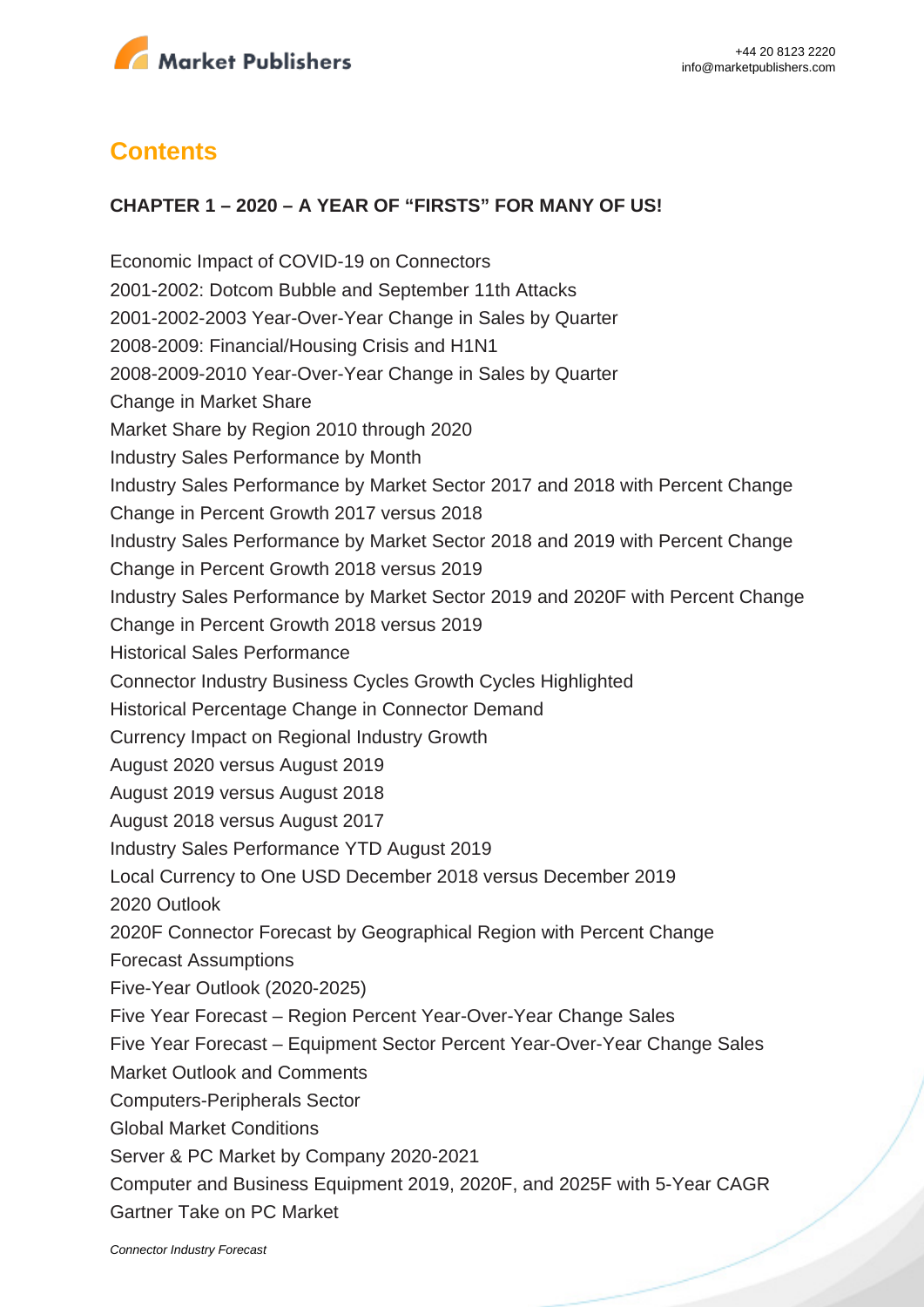

Other Potential Issues with this Forecast Keys to Increasing Server Demand and Connector Content Keys to Increasing PC/Tablet and Connector Demand Some of the Overall Trends Affecting the Computer Market Sector Trends by Subsector Regional View North America Europe Japan China Asia Pacific 2020F World Computer and Peripheral Connector Forecast – Market Share by Region 2025F World Computer and Peripheral Connector Forecast – Market Share by Region Business/Office Equipment Sector Global Market Conditions Trends by Subsector **Overall** 2020F World Business/Office Equipment Connector Forecast - Market Share by Region Instrumentation Sector Global Market Conditions Economic Considerations Instrumentation Equipment Sector – Sales and Net Income Connector vs Semiconductor Monthly Sales Performance Monthly Sales Performance Year-Over-Year Driving Factors for TMI Connectors China Marketplace Technology Considerations in the TMI Market Connector Trends in the TMI Marketplace Potential Concerns Market and Technology Trends ATE (Semiconductor, PCB Assemblies, LCD Display Panels) Test Analytical and Scientific Instruments Other Instruments Regional View North America Europe Japan China Asia Pacific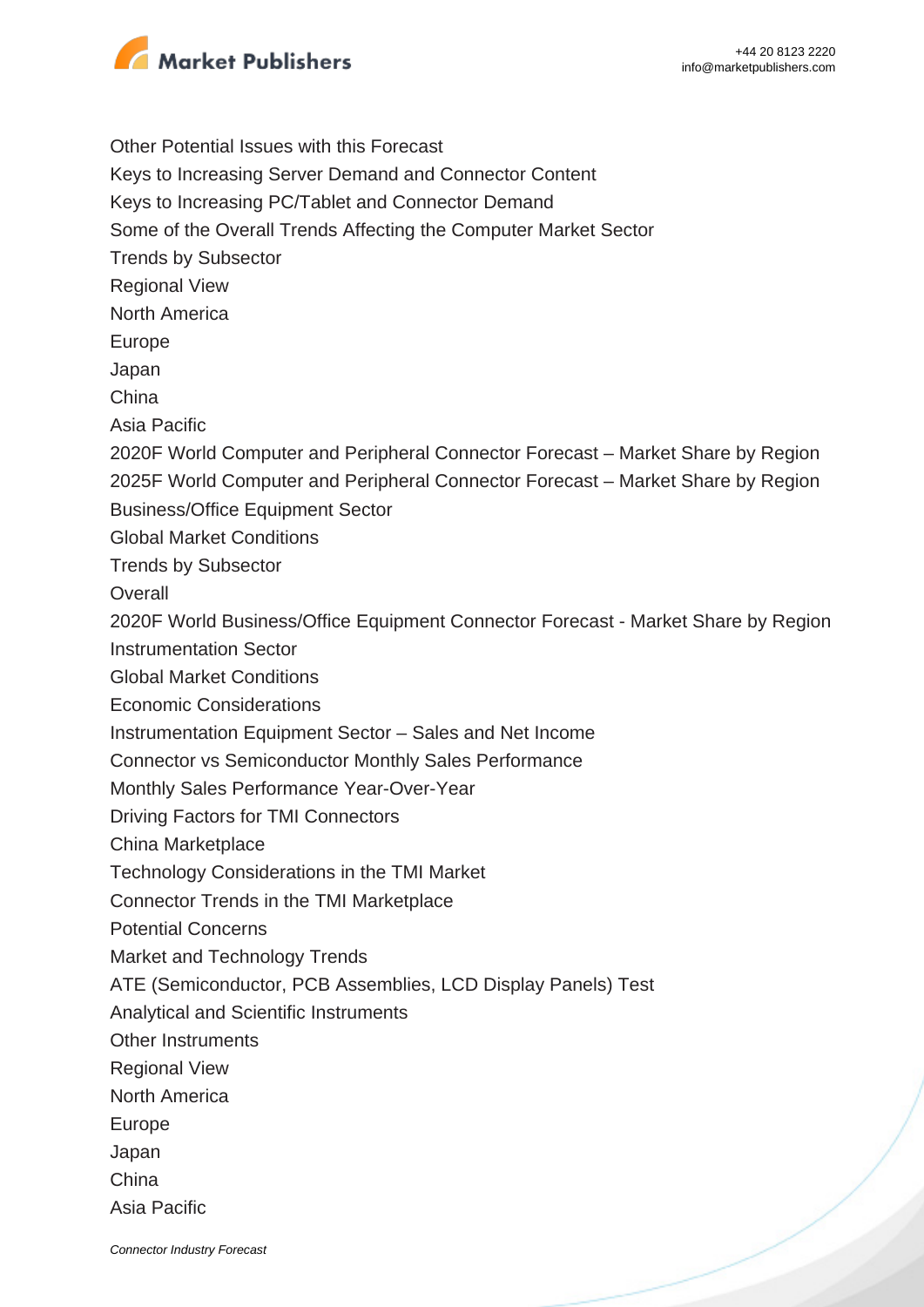

#### ROW

2020F World Instrumentation Connector Forecast - Market Share by Region

- Medical Equipment Sector
- Global Market Conditions
- North American Conditions
- European Conditions
- Japanese Conditions
- Chinese Conditions
- Asia Pacific Conditions
- ROW Conditions
- 2020F World Medical Connector Forecast Market Share by Region
- Industrial Equipment Sector
- Introduction and Market Definitions
- Industrial Market Main Market Segments
- Outlook for the Global Industrial Market for Connectors
- Industrial Connector Market Sales Performance by Region 2018 2020E
- Regional Connector Industry Sales Performance USD vs Local Currency 2019
- Industrial Connector Market Sales Performance by Subsector 2018-2020E
- GDP Growth and Forecast by Country-Region 2018-2025F
- In 2020, Global GDP Growth is Expected to Achieve a Record Drop of -5.2% YoY Global Industrial Production 2010-2020
- Regional View
- North America
- Annual YoY Growth Rates and Forecast through 2025 of the NA Industrial Market for **Connectors**
- Europe
- Annual YoY Growth Rates and Forecast through 2025 of the European Industrial Market for Connectors
- Japan
- Annual YoY Growth Rates and Forecast through 2025 of the Japanese Industrial Market for Connectors
- China
- Annual YoY Growth Rates and Forecast through 2025 of the Chinese Industrial Market for Connectors
- Asia Pacific
- Annual YoY Growth Rates and Forecast through 2025 of the AP Industrial Market for **Connectors**
- ROW

Annual YoY Growth Rates and Forecast through 2024 of the ROW Industrial Market for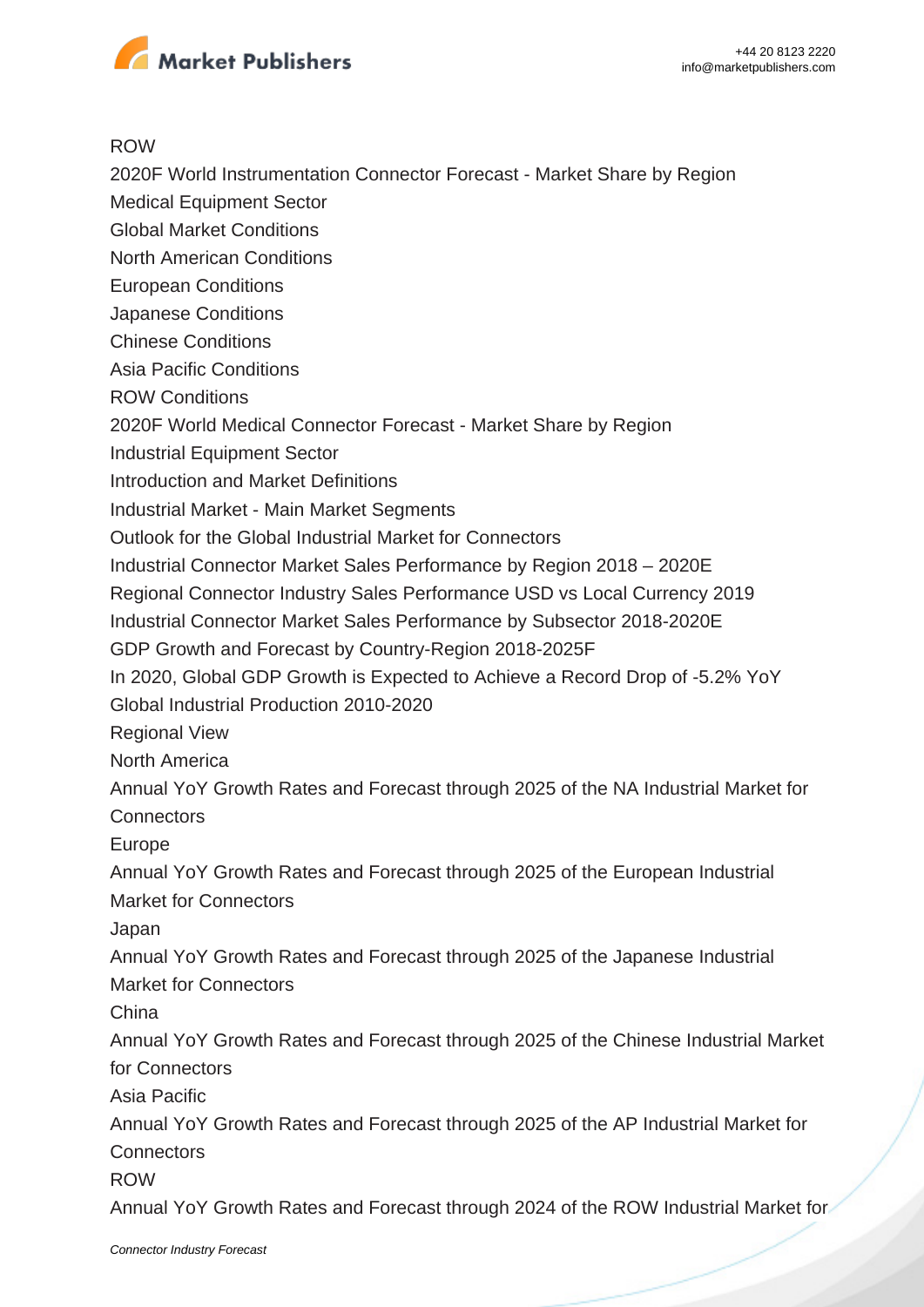

#### **Connectors**

Industrial Market for Connectors – Market Outlook 2020F through 2025F Industrial Market for Connector Five-Year CAGR 2020F through 2025F by Subsector Industrial Market for Connectors by Region 2019, 2020F, and 2025F Industrial Market for Connectors by Segment 2019, 2020F, and 2025F Five-Year CAGR by Region for the Industrial Market for Connectors 2020F to 2025F Annual YoY Growth Rates and Forecast through 2024 of the World Industrial Market for **Connectors** 2020F World Industrial Connector Forecast - Market Share by Region Automotive Sector Global View Automotive Connector Sales by Region 2019, 2020F, and 2021F with Percent Growth Automotive Light Vehicle Production 2019-2025 2015, 2020, and 2025 Worldwide Automotive Connector Market by Region with 5- and 10-Year CAGR 2020F World Automotive Connector Forecast – Market Share by Region Transportation – Non-Automotive Commercial Vehicles Civil Aviation Rail RV and Power Sport (Motorcycles, ATVs, and Other Similar Equipment) and Marine 2020F World Transportation Connector Forecast – Market Share by Region Military/Aerospace Sector Global Market Conditions 2020F World Military/Aerospace Connector Forecast - Market Share by Region Telecom Equipment Sector Global Market Conditions 5G Networks 2020F World Telecom/Datacom Connector Forecast - Market Share by Region Consumer Electronics Market Sector Global Market Performance & Forecast Consumer Electronic Market Segments Current Nature of this Market and Connector Applications Overall Observation and Comments Latest Input: 2020 CES **Products** 2020F World Consumer Connector Forecast - Market Share by Region

### **CHAPTER 2 – WORLD CONNECTOR FORECAST**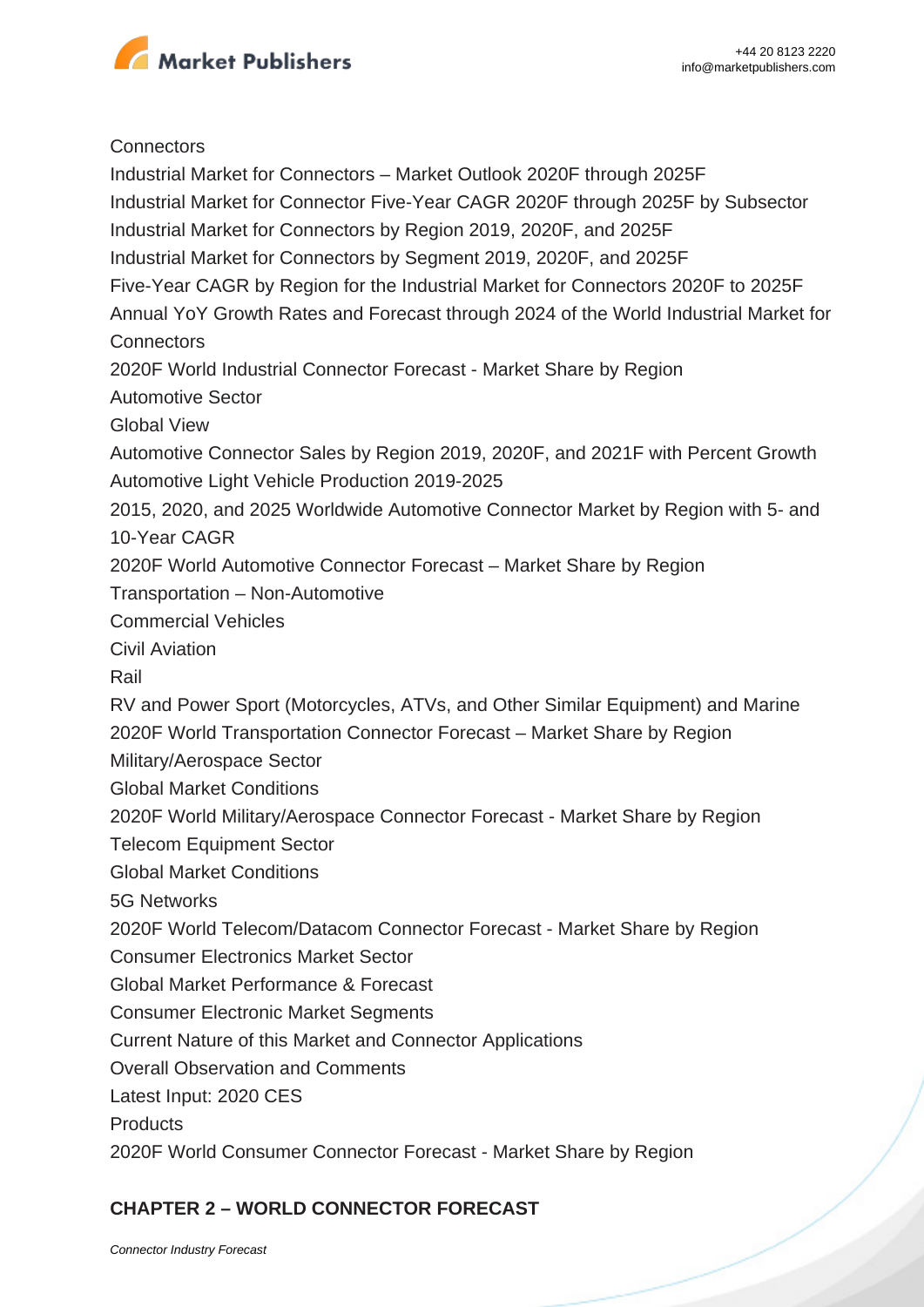

World Connector Market Forecast – Year-to-Year Dollar Change

World Connector Market Forecast – Year-to-Year Percent Change

World Connector Market Forecast by Region

Year-to-Year Change by Region

Top Six End-Use Equipment Categories

World End-Use Equipment Forecast - Summary

2018-2019F Percent Change and 2019F-2024F Five-Year CAGR

2019F and 2024F Market Share by Equipment Sector

World End-Use Equipment Forecast - Detail

Computers & Peripherals

Mobile Computers

**Desktops** 

Servers

- Storage Equipment
- Input/Output Equipment

Communication LAN Devices

Other Computer Equipment

Business/Office Equipment

Retail/POS Equipment

Imaging Systems

Other Office Equipment

Instrumentation

Automatic Test Equipment

Analytical & Scientific Instruments

Other Instruments

Medical

Diagnostic & Imaging Equipment

Therapeutic Equipment

Other Medical Equipment

Industrial

Heavy Equipment

Industrial Automation & Process Control

Building & Civil Engineering

Energy Markets

Machine Tools, Machinery & Robotics

**Other Equipment** 

Automotive

Body Wiring & Power Distribution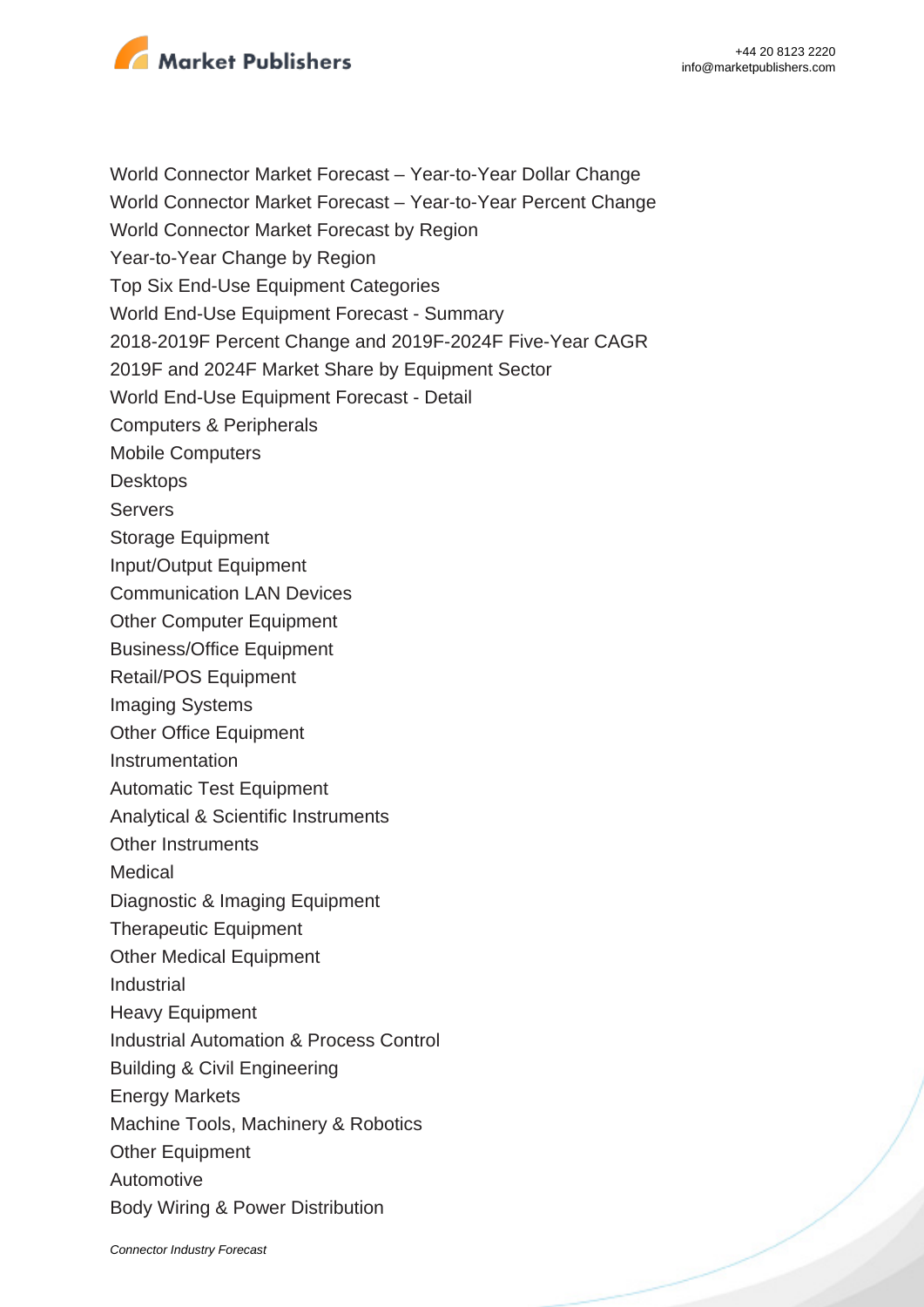

**Powertrain** 

- Comfort, Convenience & Entertainment
- Navigation & Instrumentation
- Safety & Security
- **Transportation**
- Commercial Vehicles
- RV's & Power Sports
- Commercial Air
- Marine

Rail

- **Construction**
- Farm & Garden

**Military** 

- Telecom/Datacom
- Carrier Network
- Enterprise Network
- Mobile & Wireless
- Wireless Infrastructure
- Subscriber Equipment
- Cable-Equipment-Infrastructure
- Other Telecommunications
- Consumer
- Personal/Portable Consumer Electronics
- Home Video Equipment
- Home Audio Equipment
- Consumer White Goods
- Other Consumer
- Other Equipment
- World End-Use Equipment Forecast by Region
- Computers & Peripherals
- Business/Retail/Education Equipment
- Instrumentation Equipment
- Medical Equipment
- Industrial Equipment
- Automotive
- Transportation Equipment
- Military/Aerospace Equipment
- Telecom/Datacom/ Equipment
- Consumer Equipment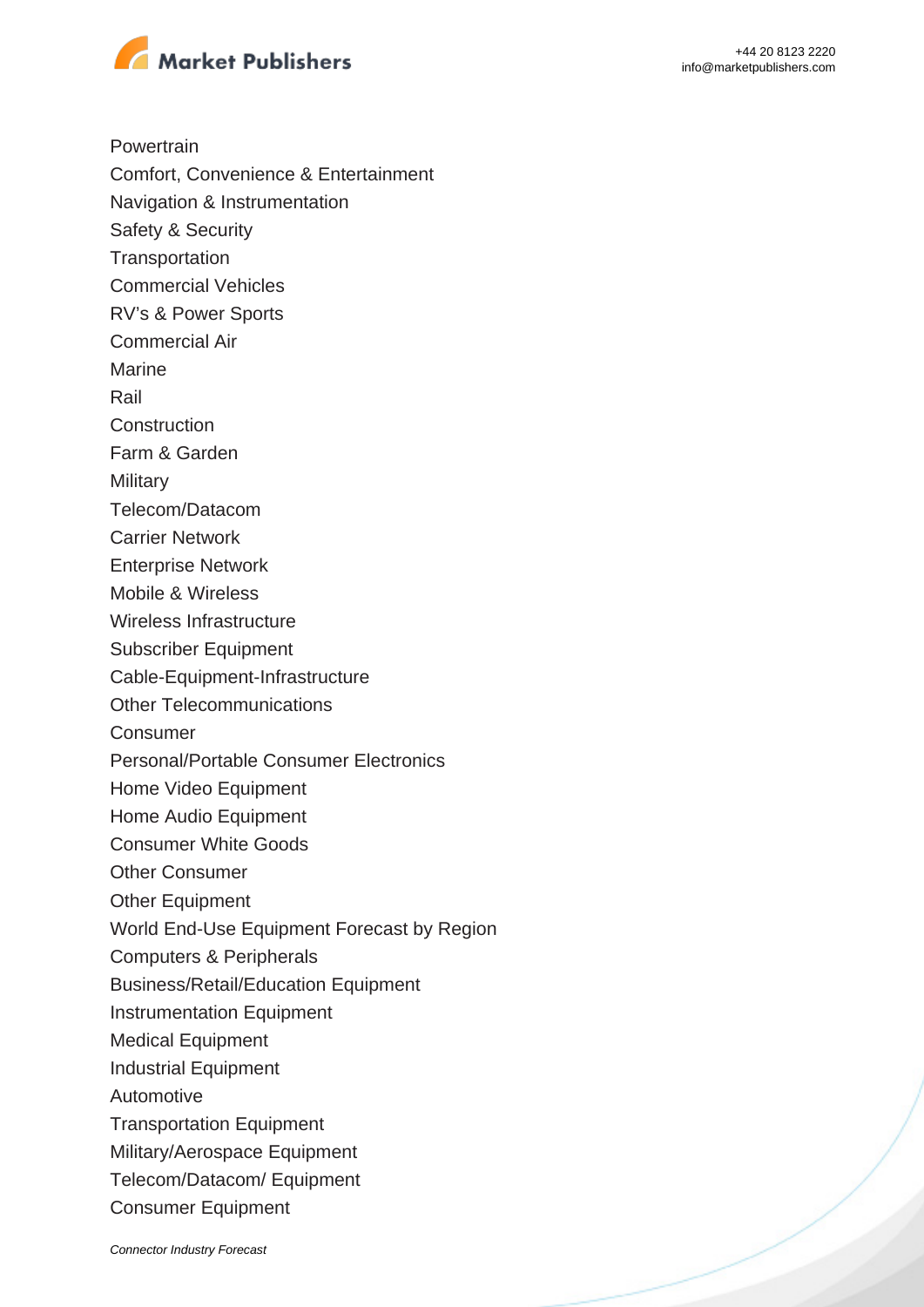

#### Other Equipment

#### **CHAPTER 3 – NORTH AMERICAN CONNECTOR FORECAST**

North American Connector Market Forecast – Year-to-Year Dollar Change North American Connector Market Forecast – Year-to-Year Percent Change Top Six End-Use Equipment Categories North American End-Use Equipment Forecast - Summary 2018-2019F Percent Change and 2019F-2024F Five-Year CAGR 2019F and 2024F Market Share by Equipment Sector North American End-Use Equipment Forecast - Detail Computers & Peripherals Mobile Computers **Desktops** Servers Storage Equipment Input/Output Equipment Communication LAN Devices Other Computer Equipment Business/Office Equipment Retail/POS Equipment Imaging Systems Other Office Equipment Instrumentation Automatic Test Equipment Analytical & Scientific Instruments Other Instruments Medical Diagnostic & Imaging Equipment Therapeutic Equipment Other Medical Equipment Industrial Heavy Equipment Industrial Automation & Process Control Building & Civil Engineering Energy Markets Machine Tools, Machinery & Robotics Other Equipment Automotive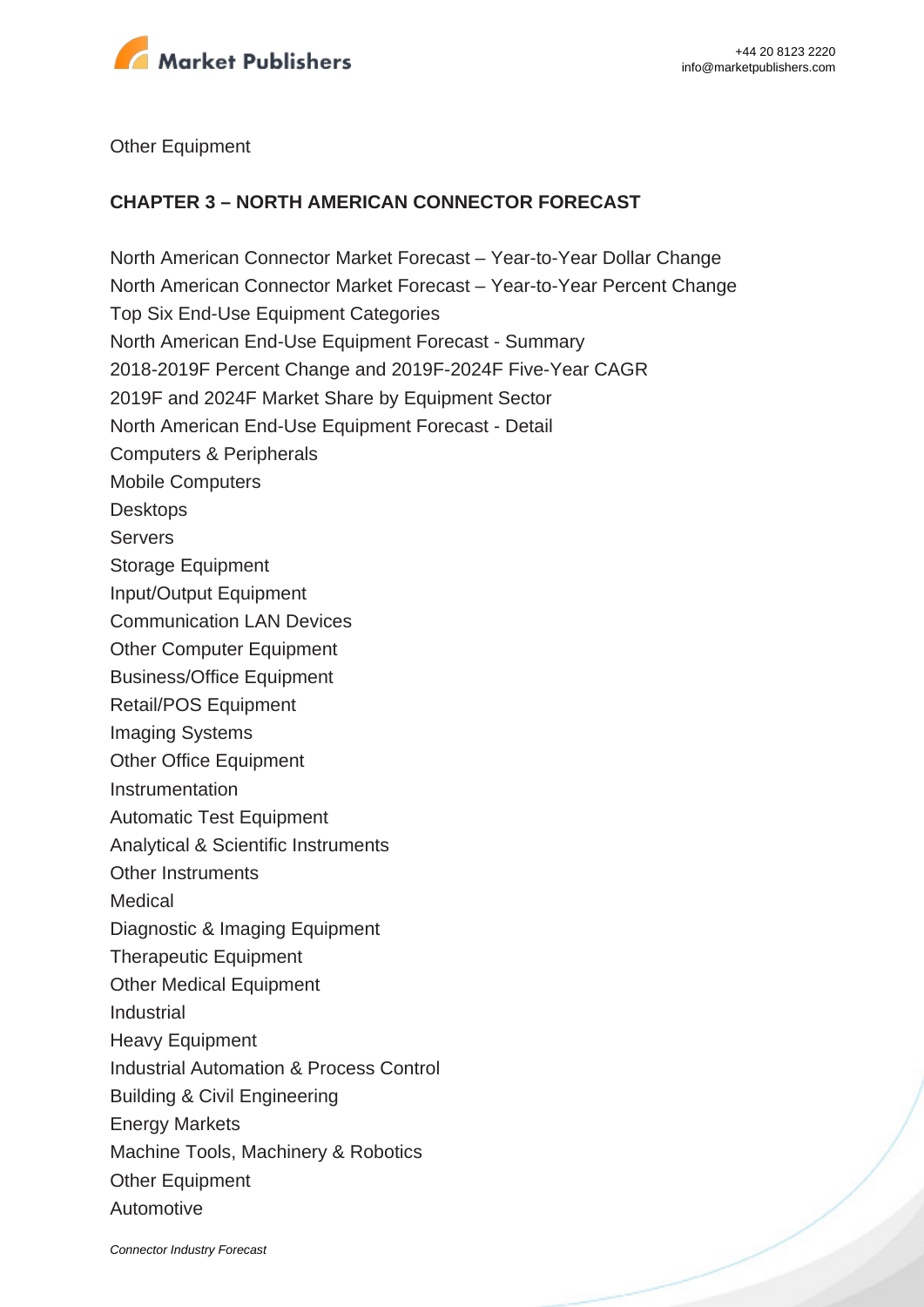

Body Wiring & Power Distribution **Powertrain** Comfort, Convenience & Entertainment Navigation & Instrumentation Safety & Security **Transportation** Commercial Vehicles RV's & Power Sports Commercial Air Marine Rail **Construction** Farm & Garden **Military** Telecom/Datacom Carrier Network Enterprise Network Mobile & Wireless Wireless Infrastructure Subscriber Equipment Cable-Equipment-Infrastructure Other Telecommunications Consumer Personal/Portable Consumer Electronics Home Video Equipment Home Audio Equipment Consumer White Goods Other Consumer **Other Equipment** Chapters 4 Thru 8 Provide the Same Detail Level as Chapter

## **CHAPTER 4 – EUROPEAN CONNECTOR FORECAST**

## **CHAPTER 5 – JAPANESE CONNECTOR FORECAST**

## **CHAPTER 6 – CHINESE CONNECTOR FORECAST**

## **CHAPTER 7 – ASIA PACIFIC CONNECTOR FORECAST**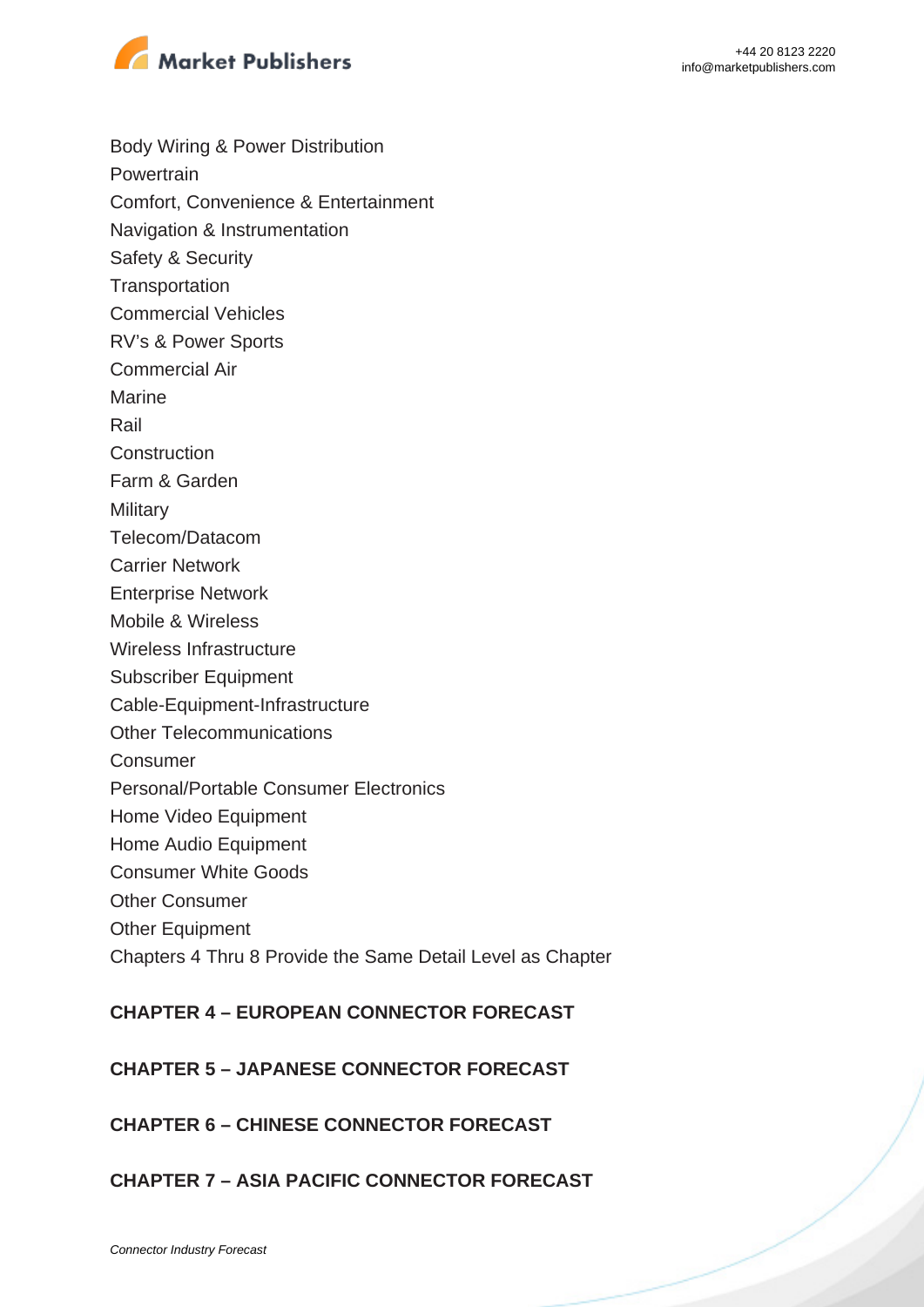

### **CHAPTER 8 – ROW CONNECTOR FORECAST**